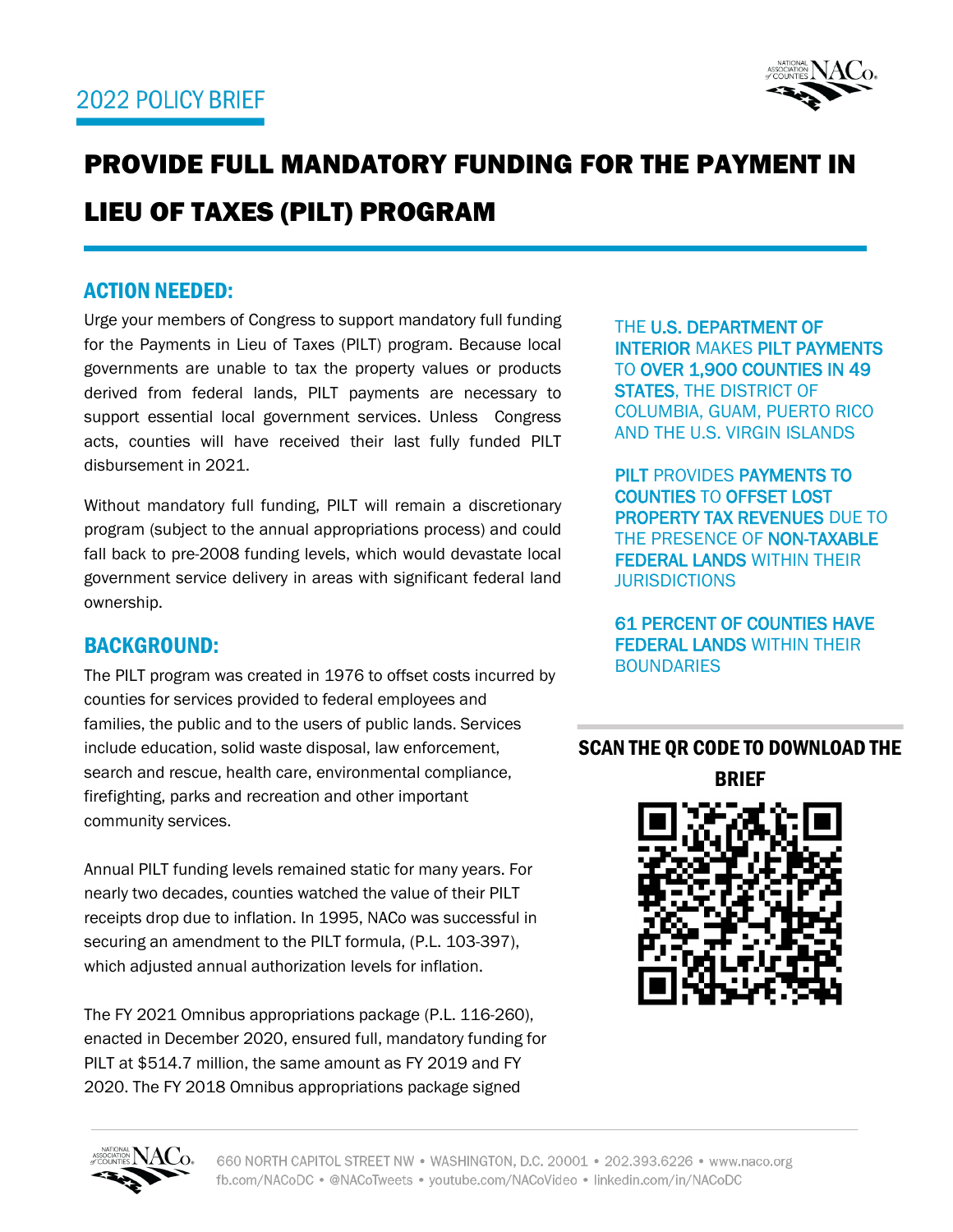into law on March 23, 2018 funded PILT at \$552.8 million. The Consolidated Appropriations Act of 2017 fully funded PILT at \$465 million for FY 2017.

In FY 2014, PILT was extended through the farm bill (P.L. 113- 79) as a fully funded, mandatory entitlement program at \$425 million. Mandatory funding of \$399 million for FY 2013 was achieved through the Moving Ahead for Progress in the 21st Century Act (MAP-21) (P.L. 112-141). Previously, the enactment of the Emergency Economic Stabilization Act (P.L. 110-343) provided full funding for PILT from FY 2008 through FY 2012. From its enactment in 1976 through 2007, PILT was a discretionary program subject to annual appropriations and as a result was underfunded year after year.

# KEY TALKING POINTS:

- The PILT program provides payments to counties and other local governments to offset forgone tax revenues due to the presence of substantial federal land acreage within their jurisdictions.
- Because local governments are unable to tax the property values or products derived from federal lands, PILT payments are necessary to support essential local government services (mandated by law) such as education, emergency services, transportation infrastructure, law enforcement and health care in over 1,900 counties in 49 states, the District of Columbia, Guam, Puerto Rico and the U.S. Virgin Islands.
- Without predictable mandatory funding, PILT will remain a discretionary program subject to the annual appropriations process. Counties urge the administration and members of Congress to support longterm, predictable full funding for PILT.
- While the Senate and House continue to discuss long-term legislative solutions for funding the PILT program, NACo will continue to urge leadership in both chambers and on both sides of the aisle to work together to fully fund the program.

# COMMITTEES OF JURISDICTION

# HOUSE INTERIOR, ENVIRONMENT AND RELATED AGENCIES APPROPRIATIONS SUBCOMMITTEE

#### Majority

Chair: Rep. Chellie Pingree (Maine) Rep. Betty McCollum (Minn.) Rep. Derek Kilmer (Wash.) Rep. Josh Harder (Calif.) Rep. Susie Lee (Nev.) Rep. Marcy Kaptur (Ohio) Rep. Matt Cartwright (Pa.)

#### Minority

Ranking Member: Rep. David Joyce (Ohio) Rep. Mike Simpson (Idaho) Rep. Chris Stewart (Utah) Rep. Mark Amodei (Nev.)

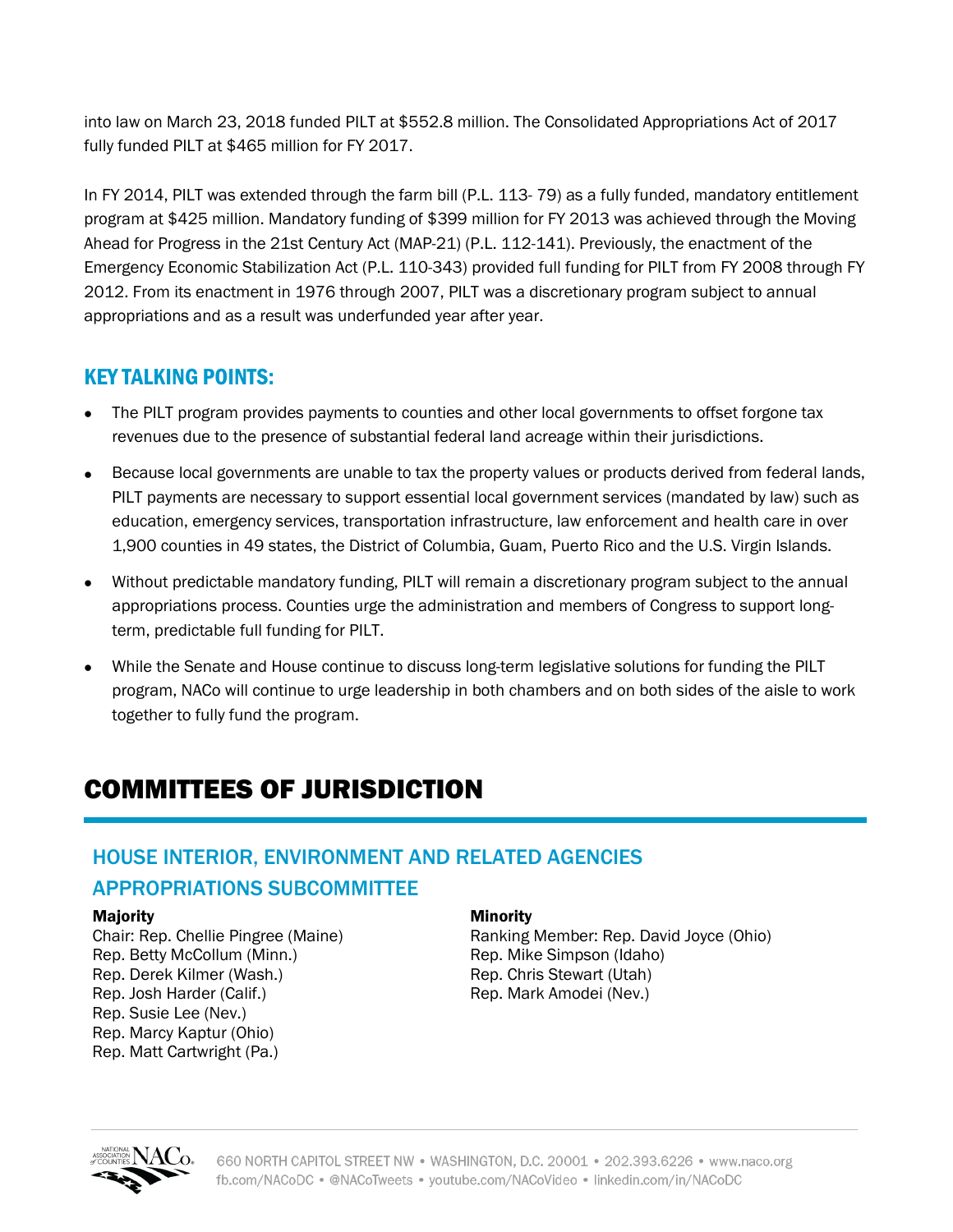# SENATE INTERIOR, ENVIRONMENT AND RELATED AGENCIES

## APPROPRIATIONS SUBCOMMITTEE

#### Majority

Chair: Sen. Jeff Merkley (Ore.) Sen. Patrick Leahy (Vt.) Sen. John Tester (Vt.) Sen. Dianne Feinstein (Calif.) Sen. Jack Reed (R.I.) Sen. Chris Van Hollen (Md.) Sen. Martin Heinrich (N.M.)

#### Minority

Ranking Member: Sen. Lisa Murkowski (Alaska) Sen. Roy Blunt (Mo.) Sen. Mitch McConnell (Ky.) Sen. Shelley Moore Capito (W.Va.) Sen. Cindy Hyde-Smith (Miss.) Sen. Bill Haggerty (Tenn.) Sen. Marco Rubio (Fla.)

## HOUSE NATURAL RESOURCES COMMITTEE

#### **Majority**

Chair: Rep. Raul Grijalva (Ariz.) Rep. Jim Costa (Calif.) Rep. Grace Napolitano (Calif.) Rep. Jared Huffman (Calif.) Rep. Alan Lowenthal (Calif.) Rep. Ruben Gallego (Ariz.) Rep. Joe Neguse (Colo.) Rep. Mike Levin (Calif.) Rep. Katie Porter (Calif.) Rep. Teresa Leger Fernandez (N.M.) Rep. Melanie Stansbury (N.M.) Rep. Nydia Velasquez (N.Y.) Rep. Diana DeGette (Colo.) Rep. Julia Brownley (Calif.) Rep. Debbie Dingell (Mich.) Rep. Donald McEachin (Va.) Rep Chuy Garcia (Ill.) Rep. Ed Case (Hawaii) Rep. Betty McCollum (Minn.) Rep. Steve Cohen (Tenn.) Rep. Paul Tonko (N.Y.) Rep. Rashida Tlaib (Mich.) Rep. Lori Trahan (Mass.)

#### Minority

Ranking Member: Rep. Bruce Westerman (Ark.) Rep. Don Young (Alaska) Rep. Louie Gohmert (Texas) Rep. Doug Lamborn (Colo.) Rep. Robert Wittman (Va.) Rep. Tom McClintock (Calif.) Rep. Garret Graves (La.) Rep. Jody Hice (Ga.) Rep. Daniel Webster (Fla.) Rep. Russ Fulcher (Idaho) Rep. Pete Stauber (Minn.) Rep. Tom Tiffany (Wis.) Rep. Jerry Carl (Ala.) Rep. Matt Rosendale (Mont.) Rep. Blake Moore (Utah) Rep, Yvette Herrell (N.M.) Rep. Jay Obernolte (Calif.) Rep. Cliff Bentz (Ore.) Rep. Lauren Boebert (Colo.)

# SENATE PUBLIC LANDS, FORESTS AND MINING

## ENERGY AND NATURAL RESOURCES SUBCOMMITTEE

### **Majority**

Chair: Sen. Catherine Cortez Masto (Nev.) Sen. Ron Wyden (Ore.) Sen. Martin Heinrich (N.M.) Sen. Mazie Hirono (Hawaii) Sen. Angus King (Maine)

#### Minority

Ranking Member: Sen. Mike Lee (Utah) Sen. James Risch (Idaho) Sen. Steve Daines (Mont.) Sen. Lisa Murkowski (Alaska) Sen. James Lankford (Okla.) Sen. Bill Cassidy (La.)